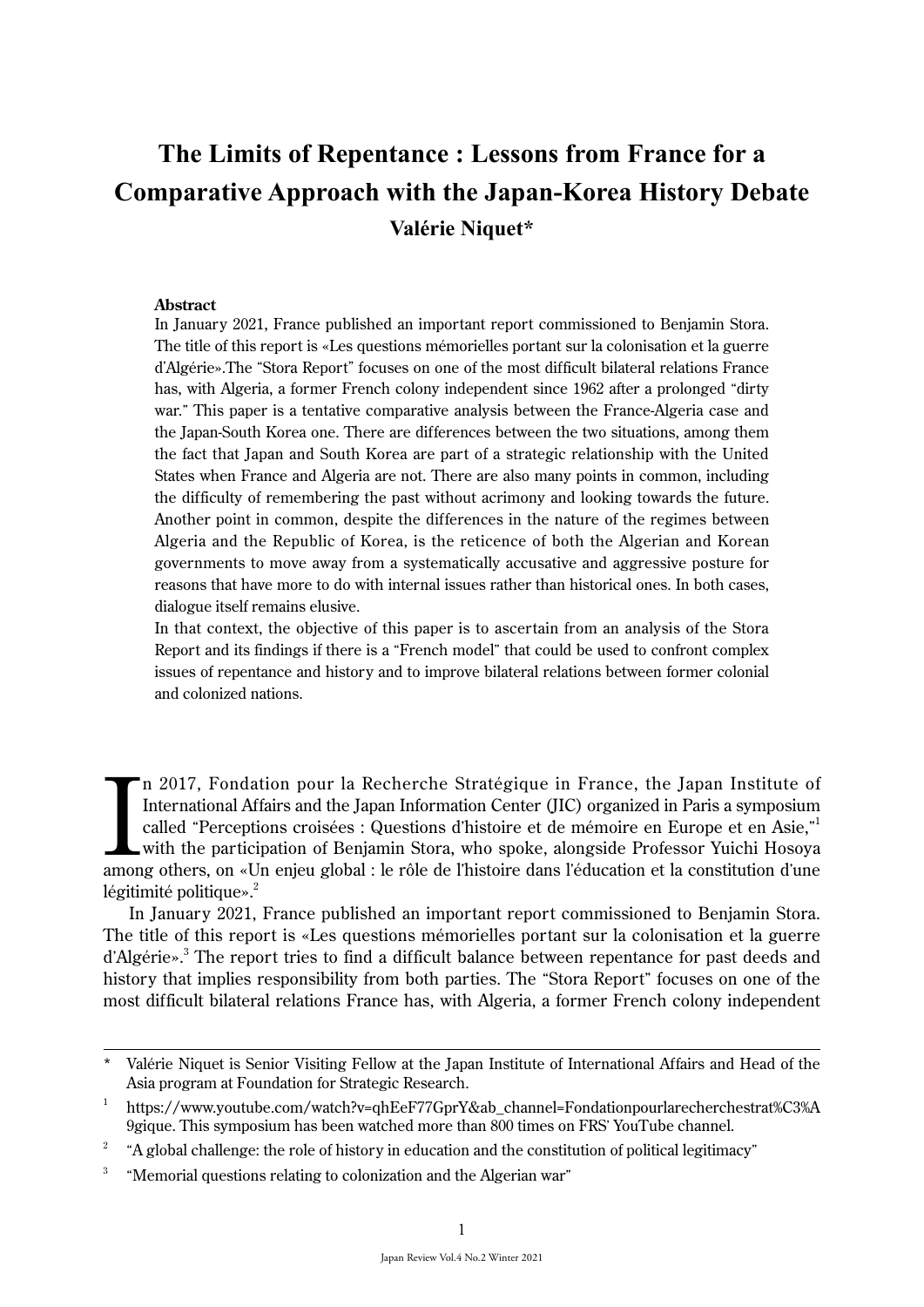since 1962 after a prolonged "dirty war."<sup>4</sup> This paper is a tentative comparative analysis between the France-Algeria case and the Japan–South Korea one. There are differences between the two situations, among them the fact that Japan and South Korea are part of a strategic relationship with the United States when France and Algeria are not. There are also many points in common, including the difficulty of remembering the past without acrimony and looking towards the future. Another point in common, despite the differences in the nature of the regimes between Algeria and the Republic of Korea, is the reticence of both the Algerian and Korean governments to move away from a systematically accusative and aggressive posture for reasons that have more to do with internal issues rather than historical ones. In both cases, dialogue itself remains elusive. As Benjamin Stora writes in his introductory remarks to the report: "In a context of victim competition and fantasized histories…freedom of spirit and historical work are necessary to control the fires of inflamed memories." 5

In that context, the objective of this paper is to ascertain from an analysis of the Stora Report and its findings if there is a "French model" that could be used to confront complex issues of repentance and history and to improve bilateral relations between former colonial and colonized nations.

# **The context**

There are points in common between the French and Japanese situations: both are former colonial powers. The conquest of Algeria was achieved in 1848 and fully established in 1902. Korea became a colony of the Japanese Empire in 1910. Both followed the trajectory of the great powers of the time establishing new colonies in Africa and Asia.

In the 21st century, more than 70 years after the end of the colonial period in Japan and 60 years in the case of France, the past has been largely pardoned and forgotten in most of the former colonies or territories occupied during the war, except in the case of Algeria for France and the case of South Korea, North Korea and the People's Republic of China for Japan. The question remains: why do these resentments persist?

Whereas analysts often refer to the example of Franco-German reconciliation after the war as an example of what should be done with South Korea, the Franco-Algerian case is much closer to the situation that still bars Japan and Seoul from building a stronger and more trustful relationship despite their common strategic interest vis-à-vis an increasingly disturbing Chinese power.

## *The persistence of resentment in Algeria…*

The Algeria war has been and still is a trauma both for Algeria and for France. The unprincipled behavior of some elements of the French forces, the use of torture and rape of prisoners on one side, the number of civilian victims, and the acts of terror both against French colons and Algerians working for France or French interests left scars that are very profound even today. On both sides, the number of deaths is still debated. According to the Algerian authorities, there were more than 1.5 million dead, including civilians, women and children, but France, like Japan in similar situations, contests the number.

Moreover, it is only in very recent years that France has officially recognized the nature of the "Algerian war." This reticence on the part of France helped nurture resentment and give excuses to those who do not wish for reconciliation in Algeria. At the same time, some on the French side deplore that victims of the FLN (Front de Libération Nationale) and political repression of

<sup>4</sup> https://www.vie-publique.fr/rapport/278186-rapport-stora-memoire-sur-la-colonisation-et-la-guerredalgerie hereafter referred to as the "Stora Report."

<sup>&</sup>lt;sup>5</sup> Stora Report, introduction.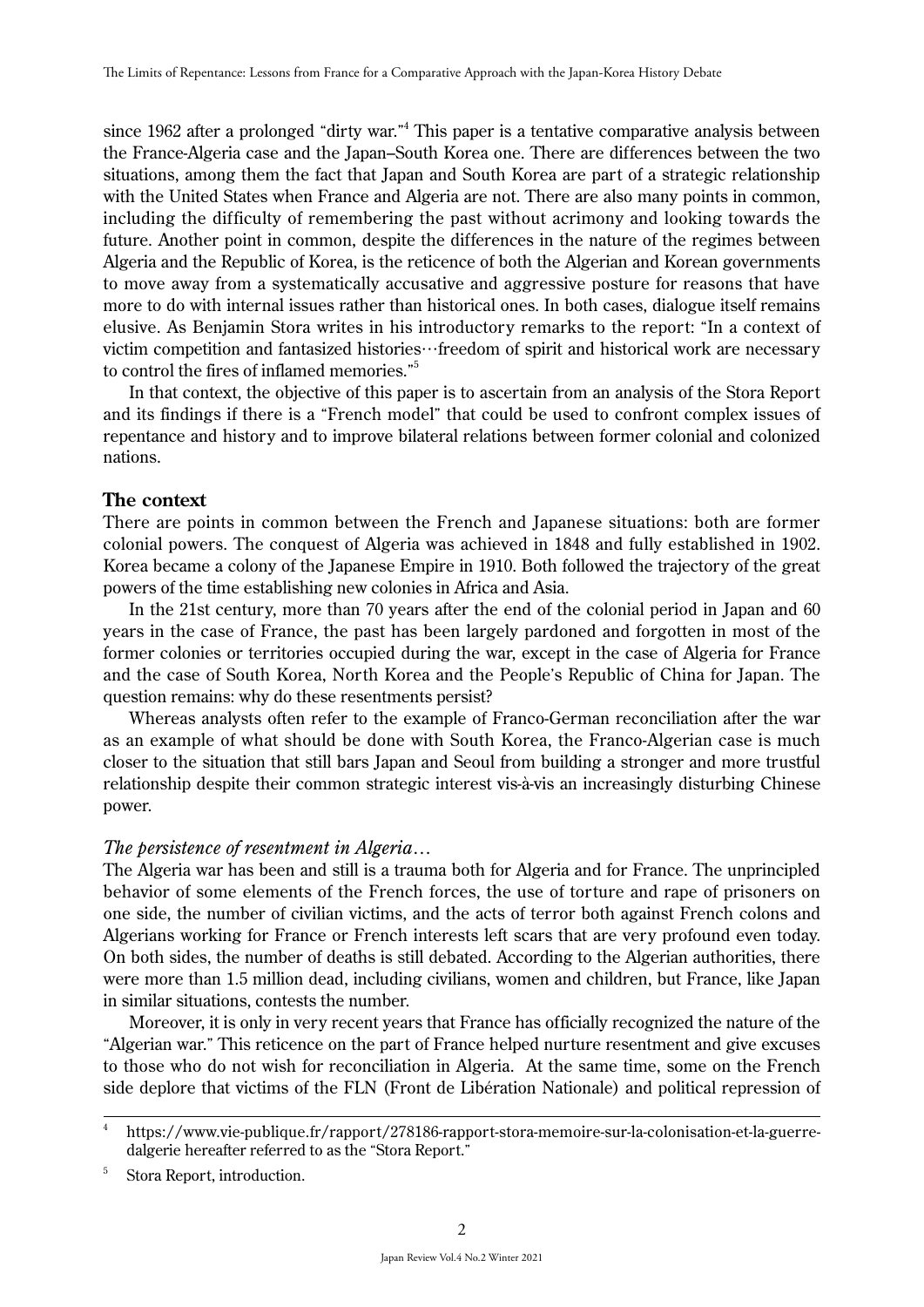opponents among those who fought for the liberation of Algeria are still not debated openly. The 150,000 Harkis who fought alongside the French army and were later executed as "traitors" by FLN combatants have never been recognized by the Algerian side.

Furthermore, resentment has been cultivated in France among some groups of migrants, including third-generation migrants with French nationality long-established in France. In this case, frustration related to difficult acculturation and perceived racism, particularly among young men, does play a significant role.

However, more so than the Algerian people, large numbers of whom hope to emigrate to France and also feel resentment against their own government, the Algerian authorities, dominated since independence by the FLN, are not ready to "forgive" in either sense of the term. On February 8, 2021, Algerian government spokesman Ammar Belhimer declared that the Stora Report "lacked objectivity" and failed to properly acknowledge "war crimes and crimes against humanity" committed by France as colonizer.

Indeed, for the Algerian government under the leadership of the FLN, the war of liberation against France still underpins the legitimacy of a regime often criticized for its level of corruption as well as a lack of economic efficiency by its population.

Whereas in France the colonization is part of the high school history curriculum, which often portrays wars of liberation in a positive manner, in Algeria, where the curriculum is under the responsibility of the Ministry of National Education through "Commission nationale des programmes," the independence war is an important element of national identity building and is presented as an "epic of resistance" against colonial powers.<sup>6</sup>

In Algeria, the role of education is thus very important in perpetuating these feelings of resentment. In this narrative, the war of independence remains the major element of national unity in a country confronted with persistent factors of division.<sup>7</sup>

#### *…as well as in South Korea*

One of the main difference between Algeria and South Korea is that, despite a large population of Korean descent living in Japan, the resentment against Japan in this segment of the population has considerably abated since the post-war period. Contrary to the situation in France, the resentment is not nourished by the constant arrival of new poorly integrated migrants that contribute to identity frustrations. However, in South Korea, and despite a lack of contemporary reasons for the level of tensions that do exist between the two countries, it is difficult for Korean citizens to express a sympathetic attitude towards Japan in a society where "Japan-bashing" plays a significant role in politics, and the official governmental position regarding Japan in recent years, particularly after the election of Moon Jae-in, is also an important factor. According to a poll published in June 2021, 68% in Japan and in South Korea do believe that relations between the two countries should be improved but 80% of Koreans said they "do not trust Japan." The figure is only 69% in Japan. 76% of Koreans also say they do not have a favorable impression of Japan, despite the fact that, before the Covid-19 pandemic, South Koreans were second only to China in the number of tourists traveling to Japan.<sup>8</sup>

In 2015, Japan and South Korea, under President Park Geun-hye, signed an agreement on comfort women issues. According to this agreement, this issue "is resolved finally and irreversibly." However, President Moon Jae-in, elected in 2017, decided to dissolve the foundation

<sup>6</sup> Lydia Aït Saadi, «Le Passé Franco-Algérien dans les manuels scolaires d'histoire algériens» in Frédéric Abécassis ed., *La France et l'Algérie: leçons d'histoire*, Lyon, ENS Éditions.

 $<sup>7</sup>$  Idem.</sup>

<sup>8</sup> Yomiuri and Hankook Ilbo Opinion poll in *Yomiuri.com*, 09-06-2021. And : https://www.statista.com/ statistics/654312/japan-foreign-visitors-breakdown-by-country/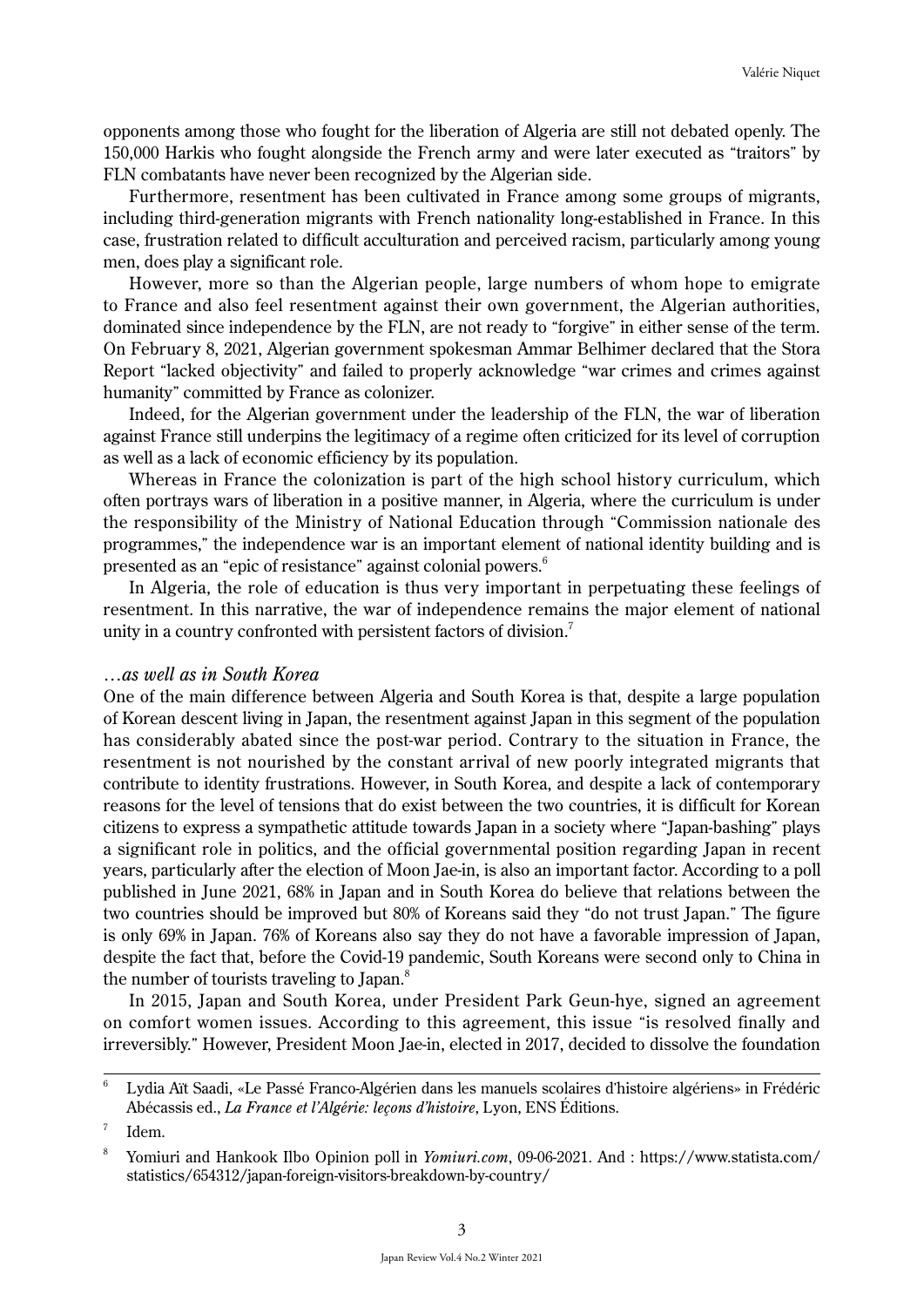in charge of implementing the financial aspects of the agreement in 2018. This decision was taken essentially for internal political reasons, to garner the support of public opinion supposedly against the agreement. This is despite the fact that 70% of the comfort women who were alive at the time of the agreement had accepted a financial settlement. In 2018, President Moon Jae-in declared that "Wartime crimes against humanity cannot be swept under the rug by saying it is over," putting an effective end to an international agreement.<sup>9</sup>

This attitude goes against Prime Minister Keizo Obuchi's and South Korean President Kim Dae-jung's declaration of bilateral partnership in 1998 calling for the building of a "future-oriented relationship," in which Japan apologized for its past colonial rule of Korea while South Korea lauded Japan's post-war development as a pacifist and peaceloving nation.

South Korea is a full democracy, albeit a young one.<sup>10</sup> However, just like Algeria, there is strict control of the education curriculum and history textbooks. These textbooks are the core of national unity and nation-building in the Republic of Korea, a country profoundly divided both between north and south and also internally.

 In South Korean history textbooks, the focus is not on context and the Second World War, including the Second World War in Asia and in China. The focus is almost exclusively on Japan's colonization as well as an inflated resistance to oppression.<sup>11</sup> As in Algeria, the education system is one of the biggest obstacles to reconciliation and the end of resentment, $1<sup>2</sup>$  but this education system is also the product of an official policy of encouraging resentment against an external "enemy" to bolster political support. This is the case in South Korea on both the left and right sides of the political spectrum for reasons inherited from the past, including the collaborationist attitudes of elites and contemporary political divides. Strategies of influence from North Korea to increase the division between the two closest allies of the United States in Northeast Asia cannot be excluded either. Both Pyongyang and its ally in Beijing have a direct interest in persistent divisions between South Korea and Japan.

In that context, school books in South Korea controlled by the Ministry of Education do tend to focus on issues like Dokdo (Takeshima), comfort women, and Japanese war crimes.<sup>13</sup> The rhetoric of anti-Japanese sentiment and resentment is prevalent in these schoolbooks and the objective is to build a "victim identity" that also serves as a unifying principle for Korea.<sup>14</sup>

Moreover, as in the People's Republic of China (PRC), the law in South Korea forbids any challenges to official positions on issues such as that of comfort women. Feminist historians, placing the issue of comfort women in the broader context of women's exploitation, often with the support of Japanese feminist movements, have been condemned. Historian Park Yu-ha who works on the continuity of patriarchal society in Japan but also in South Korea has been denounced.15 In 2018, Professor Lee Tae-he, who questioned the systematically forced recruitment of comfort

<sup>9 «</sup>Japan Protests South Korea Comfort Women Remarks», *Voice of America*, 28-02-2018 on https://www. voanews.com/east-asia-pacific/Japan-protests-south-koreas-comfort-women-remarks

<sup>&</sup>lt;sup>10</sup> South Korea became a full democracy, free from military rule, in 1987 with the establishment of the Sixth Republic.

<sup>&</sup>lt;sup>11</sup> Daniel Sneider, "Divided Memories: History Textbooks and the Wars in Asia," *Nippon.com*, 29-05-2019.

<sup>12</sup> Significantly, in the opinion poll published by the *Yomiuri Shimbun* and the *Hankook Ilbo*, 70% of young Koreans say they do not have a favorable opinion of Japan. This figure, for the same segment of the population, is only 40% in Japan according to *Yomiuri.com*, 09-06-2021.

<sup>&</sup>lt;sup>13</sup> One of the differences with Algeria is that, in Algeria, military "comfort stations" or «bordel militaires de campagne» supported by the French army did not become a major issue.

<sup>14</sup> Jamal Barbari, «Anti-Japanese Sentiment Among Graduates of South Korean Public Schools», *SIT Digital Collection*, Win 12-15-2017.

<sup>&</sup>lt;sup>15</sup> Sarah Soh, "Post-Cold War Transnational Feminist Humanitarian Perspective", ...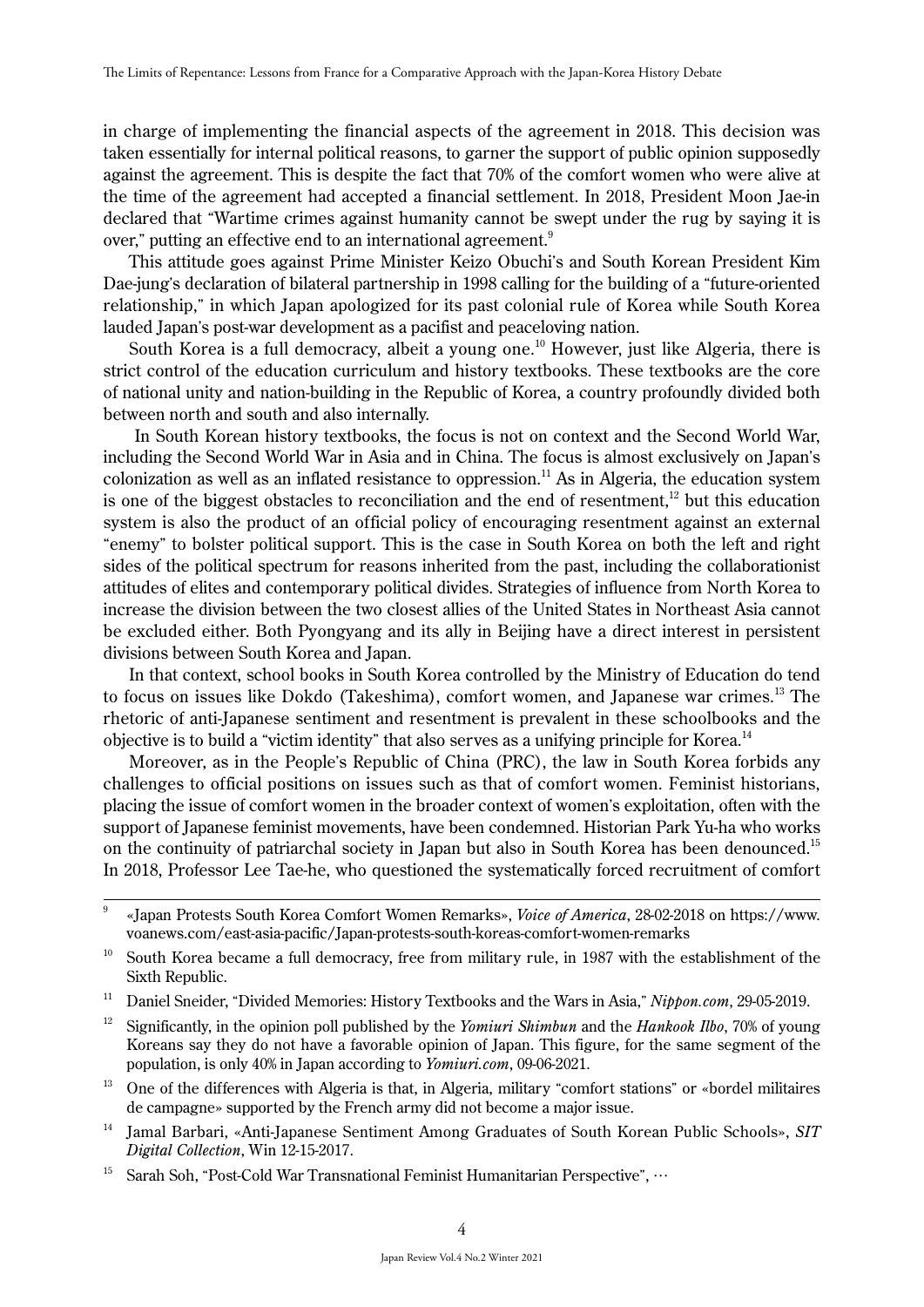women and mentioned the fact that many of these comfort women were Japanese citizens, was sentenced to prison for "insulting comfort women."<sup>16</sup> The debate is almost impossible with Japanese historians; it is also difficult for Korean historians themselves.

On the contrary, in opposition to regular public opinion crusades, history textbooks in Japan are much more uncontrolled ideologically, as they are as in France compared to the ones published in Algeria. In Japan, there is a process of authorization but, under the condition that they follow the curriculum decided by the Ministry of Education, Culture, Sports, Science and Technology, books are written and published by private companies and diversity does exist within limits.

In recent years, the "Japanese history textbook" controversy has been built around one publication used in a very limited number of private schools in Japan. Moreover, the objective of this book was to help combat the "defeatist spirit" of mainstream history textbooks, thus demonstrating that the general tone of these mainstream books was not considered to be "nationalist enough" by the Society for the Dissemination of Historical Fact, whose agenda is to reestablish a "truth" more favorable to Japan's historical position.

Most Japanese history textbooks are neutral, geared to help students pass the university examination based on factual information. Most of these books do mention, for instance, the Nanking "incident" as well as, until quite recently, the comfort women issue. Moreover, the role played by teachers' trade unions cannot be underestimated.<sup>17</sup>

## *Counter-reactions against "excuses" and "repentance" in France and in Japan*

However, the negative reaction and constant resentment in South Korea have also led to what has been termed in Japan "Korea fatigue" and to counter-reactions that can only hurt relations. Whereas in 1996 all junior high school textbooks mentioned comfort women, only one did it in 2006.18 This evolution is also due to the fact that stories about the plight of "comfort women" published by the *Asahi Shimbun* had been discovered to be fabricated did not help to calm the debate on the Japanese side. This also led to a form of radicalization in some circles that, for instance, now reject the apologies expressed in 1993 by Chief Cabinet Secretary Yohei Kono.<sup>19</sup>

In France as well, the constant call for "repentance" has led to counter-reactions that go beyond relations with Algeria and are also related to the real threat posed by radical Islam and terror, a factor that does not exist in Japan. In France, debates on these issues have also become part of the political agenda, and intellectuals as well as political parties such as (but not limited to) Rassemblement National on the far right, do dispute the concept of repentance. In 2017, President Macron declared before his election that "colonization is a crime against humanity" and was largely criticized. Since then, the posture of the authorities has radically changed to follow public opinion in France. In 2021, the possible "pantheonization" of lawyer Gisèle Halimi, who defended

According to the Kono declaration:

 $16$  Idem.

 $17$  Idem.

<sup>18</sup> Shaun Dwyer, "Korean Nationalism and the Comfort Women Issue," *Japan Times*, 23-09-2020.

"The then Japanese military was, directly or indirectly, involved in the establishment and management of the comfort stations."

"The recruitment of the comfort women was conducted mainly by private recruiters who acted in response to the request of the military."

<sup>&</sup>quot;In many cases they were recruited against their own will, through coaxing, coercion, etc."

<sup>&</sup>quot;At times, administrative/military personnel directly took part in the recruitments."

<sup>&</sup>quot;They lived in misery at comfort stations under a coercive atmosphere."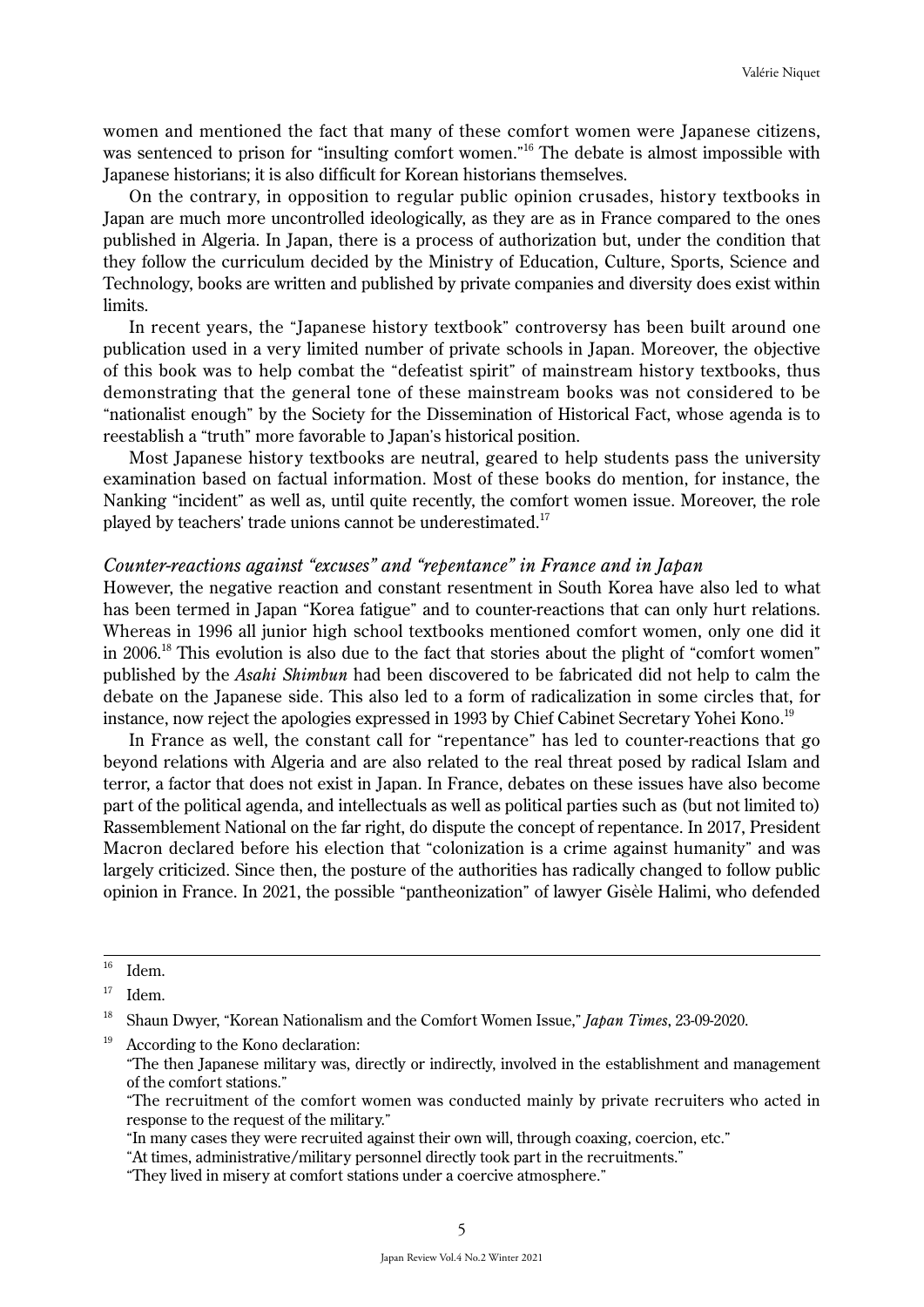the FLN during the Algerian war, has been rejected as being "too controversial." $^{\rm 20}$ 

In Japan, another element has been the inclusion of these debates on the colonial past into larger issues focusing on pacifism and the denunciation, by political parties and some media, of a potential return to "militarism." These debates on history and pacifism must be understood in the context of the Cold War. In that context, pacifism and denunciations of a return to prewar militarism and the defense treaty with the United States were and still are useful tools in a strategic context of rivalries and tensions in Northeast Asia.

As in West Germany, the fundamental objective of the Soviet Union during the Cold War―and of the People's Republic of China and its allies today―was to weaken the US-Japan alliance and delegitimize at all costs the potential role of Japan as a normalized military power. It was in this context, exploiting fundamentally pacifist public opinion after the tragedy of the Second World War, that the *Asahi Shimbun*, close to these movements, published at the end of the 1990s a series of fabricated stories about the comfort women issues that helped place this issue at the forefront of historical debates, although years later its author Takashi Uemura did recognize that these stories were a fabrication.

## *The weight of identity nationalism*

If the risks of a return to militarism and the risks linked to "Japanese nationalism" are often put forward and taken up by the media, the nationalist dimension in South Korea―but also in the People's Republic of China―to explain the persistence of memorial issues is a dimension that cannot be overlooked. Korean identity nationalism, especially in the south, has been built up and continues to assert itself against Japan, more than 75 years after the end of World War II and the end of the colonization period. This recourse to nationalism with a strong anti-Japanese component essentially responds to poorly resolved internal political issues and to the specific situation of the division between North Korea, for long the only bearer of the image of resistance against the colonial power, and South Korea where, for structural and sociological reasons, colonization gave rise to a lesser level of organized resistance. As a result, there is a tendency among South Korean political circles to "overact" in expressing anti-Japanese nationalism. This posture also plays on supposed public opinion against Japan, at least "publicly expressed public opinion." 21

The contemporary strategic dimension is also very present, and we cannot rule out the role of the North Korean regime in supporting organizations and groups hostile to Japan. The objective being to prohibit any rapprochement and peaceful cooperation between Japan and South Korea, the two closest allies of the United States in Northeast Asia. Likewise, the People's Republic of China pursues the same objective of dividing the alliance system around the United States in Asia.

In the southern part of the peninsula, the debate on comfort women has also developed thanks to the democratization process of the 1980s, which freed up speech, especially the discourse of women, but which also led to a nationalist competition between right-wing parties seeking to dispel accusations of collaboration with the former colonial power and left-wing parties seeking a means of strengthening their legitimacy.

In this context, the anti-Japanese dimension has remained and remains today a potential factor in the Republic of Korea and across the peninsula as a whole. As demonstrated in the recent court decisions in favor of Japan's position, these issues remain very much prisoners of internal politics

 $20$  In France, the tombs of officially recognized great men and women who served the country are assembled at Le Panthéon in Paris.

<sup>21</sup> Sonfa Oh, *Getting Over It*, *Why Korea Needs to Stop Bashing Japan*, Tokyo, Tachibana Publishing, 2015. The author is controversial, particularly in South Korea, but she raises important issues of identity and guilt to shed light on the complexity of contemporary relations between Japan and South Korea.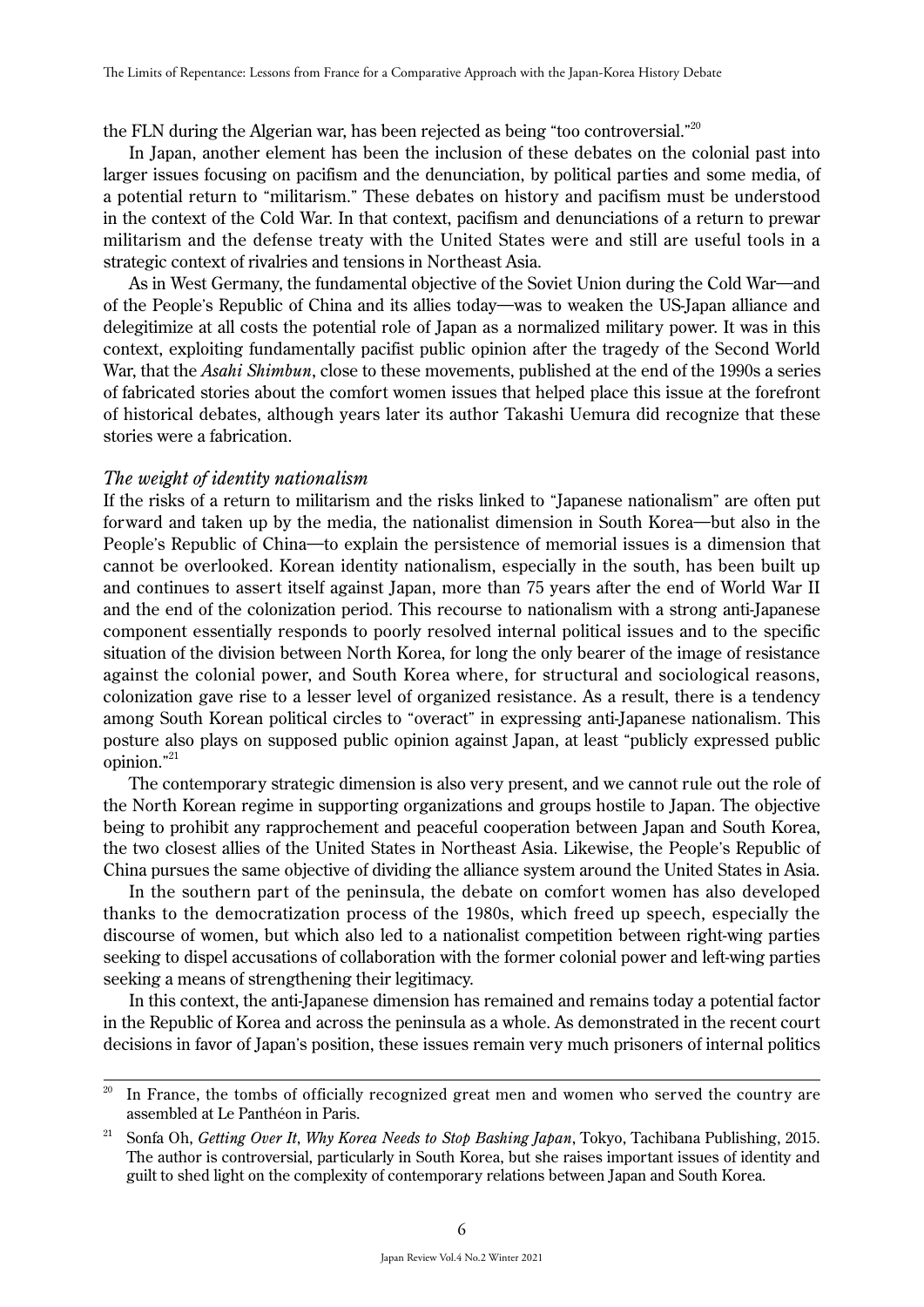in South Korea.<sup>22</sup>

In that context, there is no real freedom of expression in South Korea, including in the academic sector, on these issues, perpetuating the impossibility of building common discourse and common research leading to conciliation.<sup>23</sup>

#### **The French model and the Stora Report's mission**

With tensions increasing in France on issues such as terrorism, Islam, migration and the French model of assimilation two years before a presidential election where the far-right party Front national may become the leading political party in France, President Macron launched in July 2020 a mission to "draw up a fair and precise inventory of the memory of colonization and the Algerian war."

For President Macron, one objective of the report was to take two positions on the same subject, recognizing on the one hand the necessity of controlling migration to win back voters who support Rassemblement National while agreeing on the other hand to deal with the question of the memory of colonization and the Algeria war to satisfy a large migrant population and possibly win its vote when they choose to acquire French nationality.

In his letter commissioning the report, President Macron wrote "I wish to support a new desire for reconciliation between the French and Algerian peoples" to build a "common destiny" between the two shores of the Mediterranean."

The report is organized into three parts. The first part is called "Algérie: L'impossible oubli" ("Algeria, The Impossible Oblivion") and focuses on memory issues. Interestingly the report stresses the fact that issues and disputes seem to never end, just as in the case of Japan and South Korea. There is no large segment of the population in Japan that still cultivates a nostalgia for the colonial past as does a segment of the French population that was established in Algeria for generations and had to leave in the country in 1962. However, the fact that the Algerian war was negated in France finds some echoes in the difficulty of focusing on some controversial issues of the colonial period in Japan, too. These issues are difficult for all former colonial powers and Japan is no exception, particularly as the end of Japan's colonial power coincided with its defeat in 1945 and its wish to just forget about a complex and difficult past, cutting off Japan from its own history.

The example of France is differentiated by the fact that, since the end of the 1980s, the opening of military and other archives has led to a flourish of publications by historians on many different issues and from different and complementary angles. Symposiums have also been organized on memory issues and on how to teach this period and include it in the history curriculum. Once again, this is strongly related to the presence of an important community of Algerians or residents of Algerian origin in France raising the urgency of the debate in a way that does not exist in Japan.

The second part of the report concerns "Les rapports de la France avec l'Algérie" ("Relations between France and Algeria"), focusing more on efforts by France to recognize the issues at stake as well as diplomatic initiatives in that field. The Stora Report, however, recognizes that the results were limited. It was not until 1999, more than 40 years after the end of the war, that the French National Assembly officially recognized the expression "Algeria war," previously named "Les évènements" or "order maintenance missions," after a debate not unlike the one in Japan concerning the denomination of the Nanking incident. It was only in 2012 that the existence of a

<sup>&</sup>lt;sup>22</sup> https://www.japantimes.co.jp/news/2021/06/11/national/south-korea-court-rulings/

<sup>&</sup>lt;sup>23</sup> Joseph Yi, Joe Phillips, Wondong Lee, "Manufacturing Contempt: State-Linked Populism in South Korea," on *springer.com*, 28-08-2019.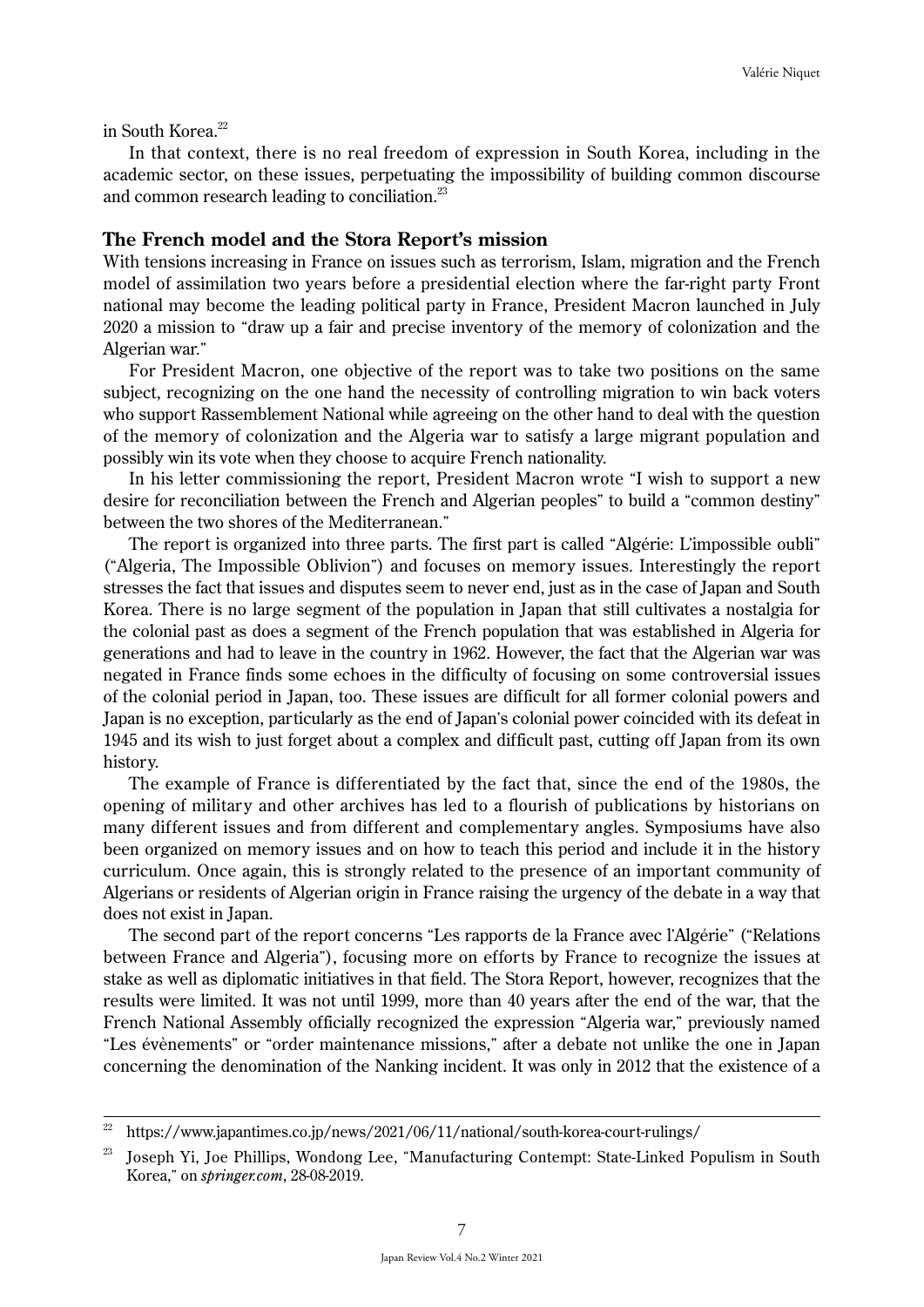massacre in Setif in May 1945 was recognized by the French government.<sup>24</sup> One of the lessons from the Stora Report is the difficulties that former colonial powers have in navigating between admitting challenging issues while at the same time avoiding over-repentance and sparking counter-reactions. In France in 2000, the establishment of a committee on the use of torture in Algeria was rejected by the prime minister's cabinet. Conservative or more right-wing parties have been critical of efforts to implicate the French police as an institution in the repression that took place in 1961. These same conservative political parties have also criticized President Macron's denunciation of the colonial regime as "unjust and brutal."

The third part of the Stora Report is called "Défis" ("Challenges"). That third part deals with unsolved issues and issues that cannot be easily solved. Two of these issues have a global dimension that could also be of interest for the case of Japan and Korea. The first one is access to archives. The Stora Report is in favor of greater access to French archives, without any control, up to 1962, but it points out the asymmetry between the former colonial power France, where the archives are more fully accessible to historians, and Algeria where, for ideological reasons, access to archives is much more difficult. This asymmetry can be also found in the case of the People's Republic of China where history is a political instrument that cannot be left in the hands of historians and also in the case of South Korea where accusations of "distortion of history" can be used to take action against historians who do not fully conform to the "official" position on historical issues.

In Japan, archives concerning the colonial period are accessible through the National Archives of Japan established in 1971 or the Japan Center for Asian Historical Records. However, these institutions have a degree of latitude over access to sensitive materials. These rules also exist in France regarding the Algerian war and repression on French territory. For Benjamin Stora, the objective should be to implement the concept of "patrimoine commun" or "collective heritage" but this is more easily said than done and there are opponents in both the former colonial and colonized powers. One thing certain, however, is that, in terms of "history," results can only be achieved by accepting the existence of some issues and the fact that no return to an idealized past is possible. $25$ 

The Stora Report also mentions the limits of a policy of "excuses" that Japan, like France and other colonial powers, face with their former colonies. The question asked, and it is valid for France as well as for Japan, is how "excuses" can be effective and play a positive role when the other party, on principle or for internal reasons, cannot "let go" of a past that contributes to its legitimacy. Algerian authorities want "excuses," but that would hardly be "enough," as the Stora Report mentions, as there were already excuses expressed by French as well as Japanese authorities to their former colonies. Some of the weariness and backlash in France as well as in Japan among the general public and certain political circles comes from the fact that excuses, as well as diplomatic decisions and agreements that are constantly challenged in the case of Japan, become hostages of internal rivalries in states that use the past to circumvent unsolved contemporary challenges.

## **Conclusion: major differences and the same disappointments**

In the maturity and motivation to find a solution it demonstrates, the Stora Report can be an inspiration not only for Japan and Korea but also for other former colonial and colonized powers. At the same time, there are differences. In Japan, third-generation Koreans living in Japan, many

 $24$  In May 1945 demonstrations organized to celebrate Victory in Europe evolved into anti-colonial demonstrations. Estimates of the number of victims range between 3,000 and more than 40,000.

<sup>25</sup> David Hundt, Roland Bleiker, "Reconciling Colonial Memories in Korea and Japan," *Asian Perspective*, vol.31, n° 1, 2007.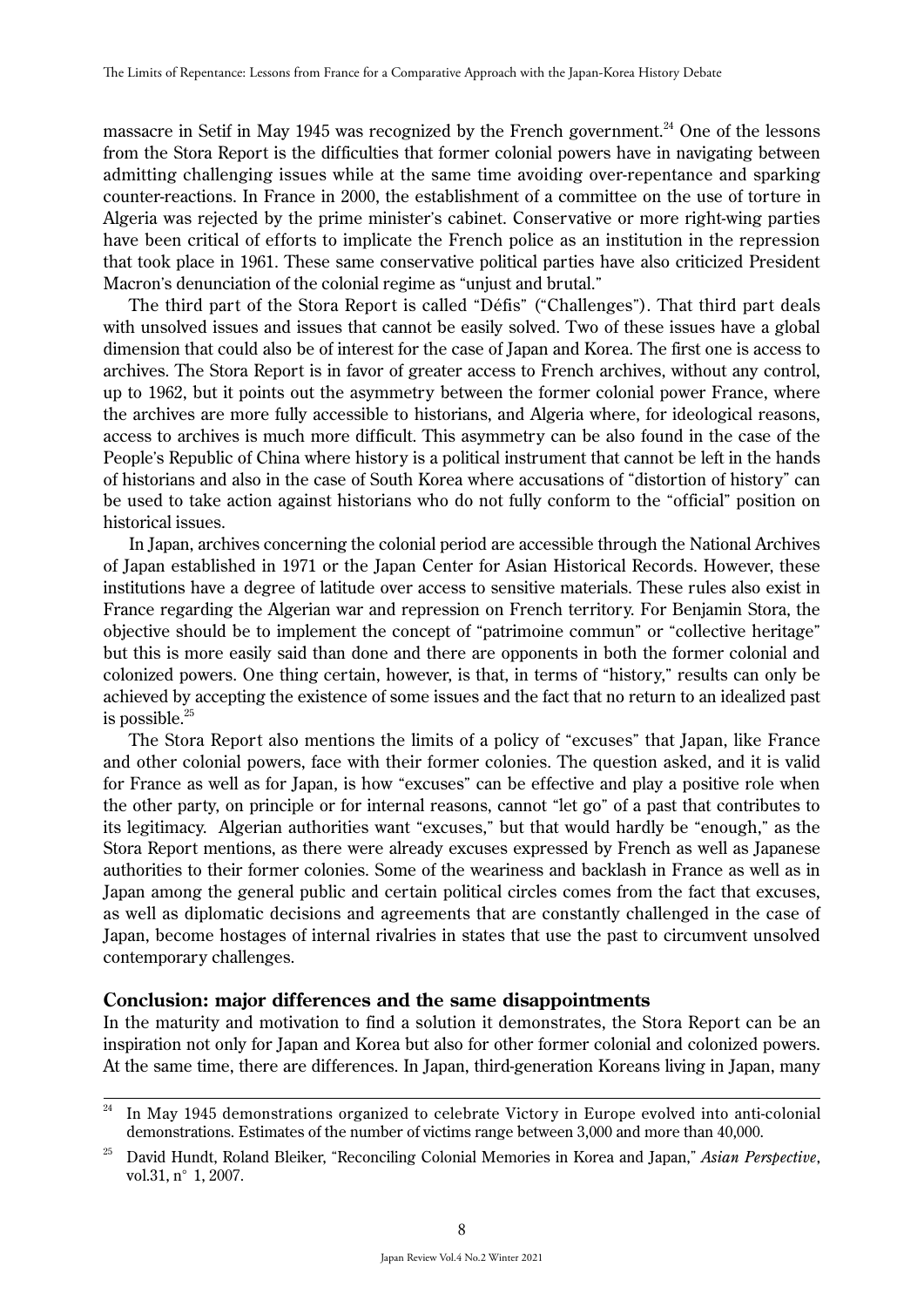of them with Japanese names even when they keep their Korean nationality, do not pose a crucial and existential problem to Japanese society and political balance. A relatively large population of Korean origin chose, after the end of the Second World War, to live in Japan and, despite some tensions, their assimilation is almost complete and does not constitute an issue of internal politics. This is not the case in France where, more than 60 years after independence, Algeria remains the most important source of legal migration to France with 807,000 migrants in 2019.<sup>26</sup> There is also an asymmetry of development between France and Algeria that does not exist at the same level between Japan and Korea.

However, despite these major circumstantial differences, tensions at the bilateral level remain unresolved in both cases, and both Japan and France are confronted with the same reluctance to solve the issues and "look towards the future." In the case of Japan and Korea, the status quo is all the more difficult to accept as the strategic dimension should be at the forefront given North Korea's nuclearization and tensions with an increasingly aggressive China. On the other hand, the situation between France and Algeria remains essentially at the bilateral and societal levels.

A revisionist debate exists in Japan, as it does in France. However, in France as in Japan, this is a minority position and what is denounced as "revisionism" often is only the objective to deal with historical issues as historians and researchers, accepting debate and contradiction but refusing to accept in principle ideological positions not based on facts and research. This approach is not possible yet with Korea or with Algeria. On these issues, too, a dialogue between former colonial powers and how they deal with historical issues could have positive results.

Among the many points in common between France and Japan, and one of the most important and persistent stumbling blocks to reconciliation with their former colonies in South Korea and in Algeria, is the refusal by the formerly colonized party to "let go" of the past to look towards the future. The responsibility here does not—or at least not only—lie with the former colony.

The French debate on history and memories of the Algerian war is profoundly inscribed into the French contemporary societal debate on immigration and integration. This is a situation very different from the debate between Japan and Korea. In the introduction to the report, President Macron of France declared that "This work of memory, sincerity, and reconciliation has not been completed and will be continued. It must be carried out with courage in a spirit of harmony, appeasement, and respect for all consciences"; along the same line, President Biden of the United States visited for the first time the site of the Tulsa massacre, answering the same expectations from a significant part of American society that also contributed to his election.

The context is very different in Japan, where the expectations of the Japanese public are rather low, in part due to the "Korea fatigue" mentioned earlier. However, the will of mainstream political parties to take into account historical issues and try to solve them in a sensitive and positive manner to improve bilateral relations should not be discarded.

Nevertheless, the asymmetry between the objectives of former colonies and former colonized countries remains huge, and one cannot say that, for the time being at least, France's efforts to build new bridges with its former colony in Algeria have been successful. Likewise, it must be recognized that, whatever the efforts made by Japanese governments, the results in Japan have not been positive, although a negationist posture would be unmerited. Moreover, the speed and scope of reconciliation and dialogue on history and memory issues are almost entirely in the hands of Algeria in the case of France, or South Korea in the case of Japan, and at the mercy of insecure or weak political movements tempted by nationalism and populism.

For France as for Japan, another issue at stake is regaining the right to historical and scientific debate on controversial periods of their own history without immediately becoming the target of criticisms and denunciations by those whose objectives are to block any discussion on an "official"

<sup>26</sup> The total number of foreign legal migrants living in France was 4.1 million in 2019.